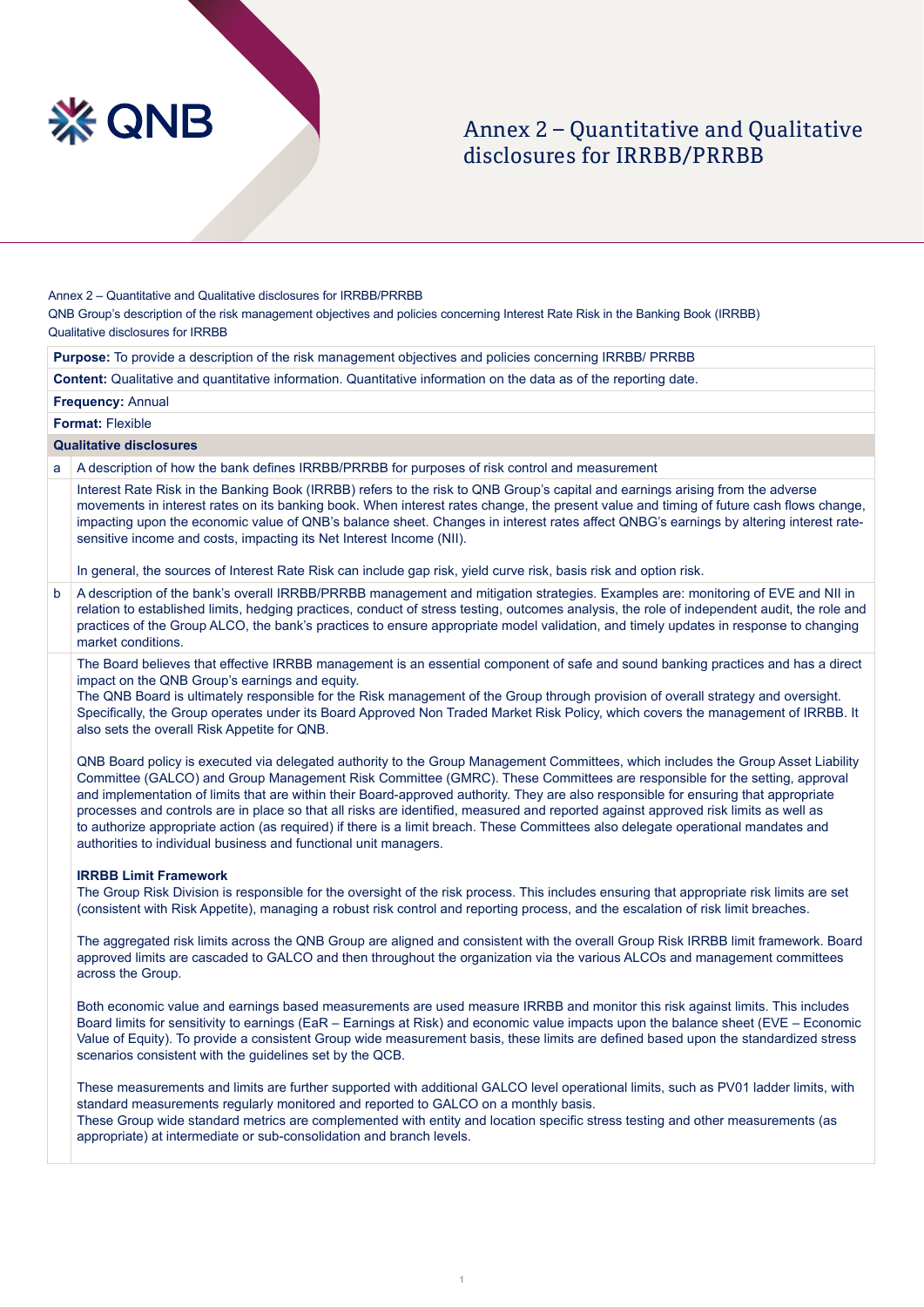|   | <b>Governance, Oversight and Controls</b><br>The QNB Group operates a "Three Lines of Defense" model with respect to the management and governance of risk and the<br>segregation of duties with respect to responsibilities, governance and controls. This includes management and controls around IRRBB.                                                                                                                                                                                                                                                |
|---|-----------------------------------------------------------------------------------------------------------------------------------------------------------------------------------------------------------------------------------------------------------------------------------------------------------------------------------------------------------------------------------------------------------------------------------------------------------------------------------------------------------------------------------------------------------|
|   | The GALCO oversees the management of IRRBB at a QNB Group level, with international ALCOs and management committees<br>overseeing the management at each location. The Business units and Treasury are the first line functions responsible for the<br>management of the risk, whilst the Risk and Financial control units are the second line. The independent Internal Audit function, as the<br>third line function, undertakes regular audits and reviews of the management and controls processes.                                                   |
|   | The Non Traded Market Risk Policy sets out the guidelines for the governance and management of interest rate risk in the Banking<br>Book.                                                                                                                                                                                                                                                                                                                                                                                                                 |
|   | <b>Risk mitigation and hedging practices</b><br>The objective of managing IRRBB is to manage the exposure to interest rate risk in the Banking Book within acceptable limits using<br>approved products within the mandates available to the first line functions. Where possible, risks are managed via the on balance<br>sheet matching of assets and liabilities and the central aggregation of risk. However, Treasury can also hedge specific transactions and<br>residual exposures through the use of derivatives.                                 |
|   | Significant hedging or risk management initiatives are approved by GALCO.                                                                                                                                                                                                                                                                                                                                                                                                                                                                                 |
| c | The periodicity of the calculation of the bank's IRRBB/PRRBB measures, and a description of the specific measures that the bank uses<br>to gauge its sensitivity to IRRBB/PRRBB.                                                                                                                                                                                                                                                                                                                                                                          |
|   | QNB regularly monitors the evolution of IRRBB at an operational level. The key standard measurements used across the Group are:<br>- Economic Value of Equity based on predefined standardized shocks<br>- Sensitivity to Net Interest Income (NII) over a 12 month horizon and based on predefined shocks calibrated for significant currencies<br>- Re-pricing GAP reports (measured against PV01 ladder limits)<br>- CSRBB sensitivities                                                                                                               |
|   | Daily controls are operated to monitor daily movements in the IRRBB profile. Additional metrics, such as hedging ratio, effective<br>duration of equity or local regulatory measurements are also used at an entity level to supplement the common Group wide<br>measurements.                                                                                                                                                                                                                                                                            |
|   | The calculation of the Group's IRRBB measurements are reported on a monthly basis to the GALCO. The impact of interest rates<br>shocks is also factored as part of the bank's formal Stress Tests and within ICAAP and the results are presented to senior management.                                                                                                                                                                                                                                                                                    |
|   |                                                                                                                                                                                                                                                                                                                                                                                                                                                                                                                                                           |
| d | A description of the interest/profit rate shock and stress scenarios that the bank uses to estimate changes in the economic value and in<br>earnings.                                                                                                                                                                                                                                                                                                                                                                                                     |
|   | The prescribed QCB standardized interest rate shock scenarios are used in line with the QCB guidelines.                                                                                                                                                                                                                                                                                                                                                                                                                                                   |
|   | As part of a broader stress-testing framework, additional stress scenarios based upon historical market events and severe but plausible<br>hypothetical scenarios are also undertaken. As required, scenarios are also developed to assess potential impacts of emerging risks.                                                                                                                                                                                                                                                                           |
| e | Where significant modelling assumptions used in the bank's internal system (i.e. the EVE metric generated by the bank for purposes<br>other than disclosure, e.g. for internal assessment of capital adequacy) are different from the modelling assumptions prescribed for<br>the disclosure in the table below, the bank should provide a description of those assumptions and of their directional implications and<br>explain its rationale for making those assumptions (e.g. historical data, published research, management judgment and analysis). |
|   | QNB applies the QCB standardized scenarios in a manner consistent with the requirements defined in the QCB guidelines. These<br>scenarios are viewed by QNB as consisting of very extreme shocks are used as the basis of assessing Pillar 2 capital requirements as<br>directed under the QCB guidelines.                                                                                                                                                                                                                                                |
|   | Additional stress testing undertaken by QNB consists of less extreme, severe but plausible scenarios                                                                                                                                                                                                                                                                                                                                                                                                                                                      |
| f | A high-level description of how the bank hedges its IRRBB/PRRBB, as well as the associated accounting treatment                                                                                                                                                                                                                                                                                                                                                                                                                                           |
|   | QNB's IRRBB exposures are managed by the Treasury function. Where appropriate, exposures are centralized for management<br>by Group Treasury. Where possible, risks are managed via the on balance sheet matching of assets and liabilities and the central<br>aggregation of risk. However, Treasury will also hedge specific transactions through the use of derivatives.                                                                                                                                                                               |
|   | Most derivatives residing in the Banking Book are in the form of Interest Rate or Cross Currency Swaps which qualify for Cash Flow<br>Hedge accounting treatment.                                                                                                                                                                                                                                                                                                                                                                                         |
| g | A high-level description of key modelling and parametric assumptions used in calculating $\Delta EVE$ and $\Delta NII$ in the table below, which<br>includes:<br>• For AEVE, whether commercial margins and other spread components have been included in the cash flows used in the computation<br>and discount rate used.                                                                                                                                                                                                                               |
|   | • How the average repricing maturity of non-maturity deposits has been determined (including any unique product characteristics that<br>affect assessment of repricing behavior).                                                                                                                                                                                                                                                                                                                                                                         |
|   | . The methodology used to estimate the prepayment rates of customer loans, and/or the early withdrawal rates for time deposits, and<br>other significant assumptions.<br>• Any other assumptions (including for instruments with behavioral optionalities that have been excluded) that have a material impact                                                                                                                                                                                                                                            |